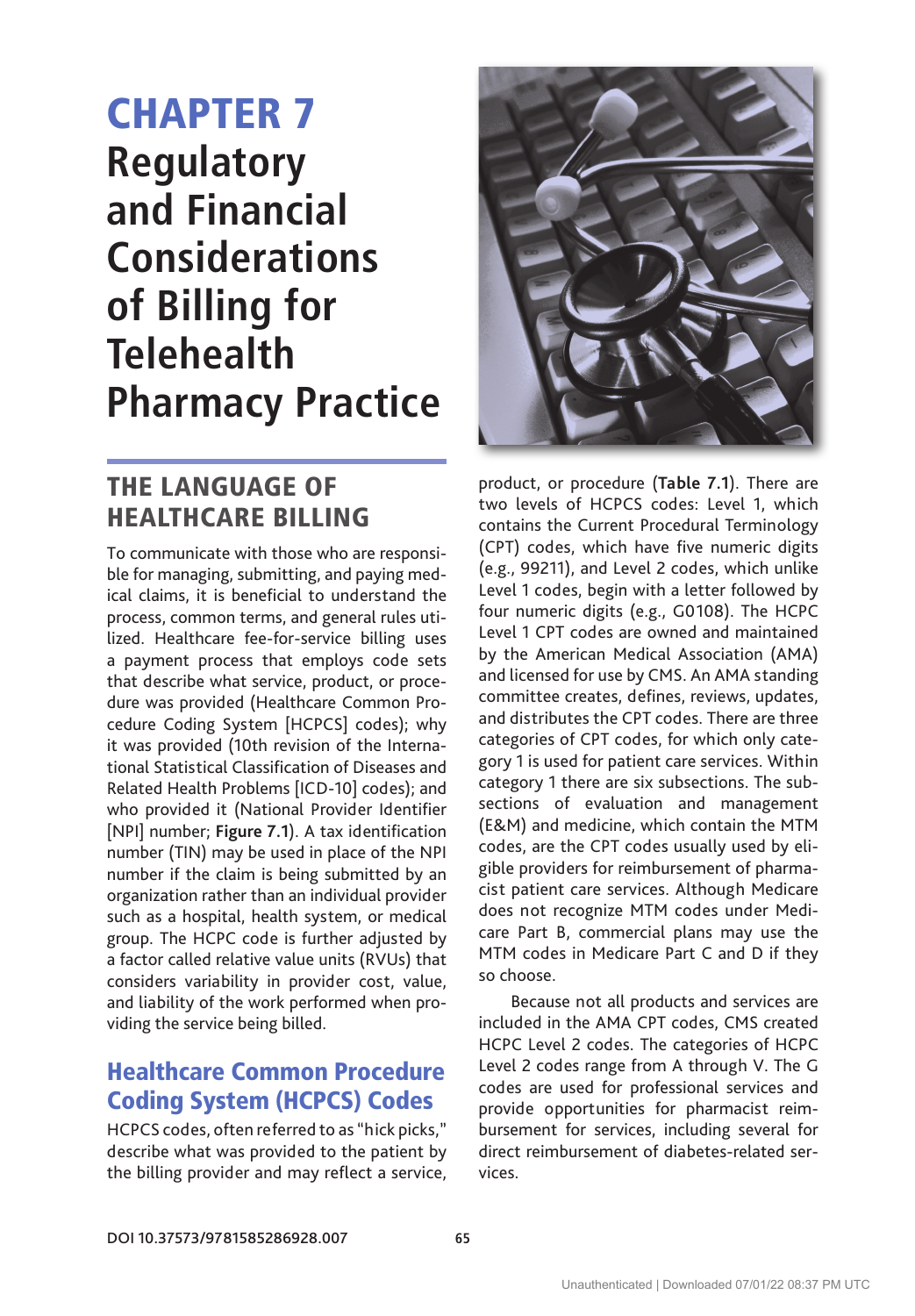

#### Figure 7.1. Healthcare billing structure

#### Table 7.1. HCPC Code Categories

| <b>Level 1 HCPC CPT Codes</b>                                                                                                                                                                                                                                                                                                                                                                                                                                                         |                                                                                                                                                                                                                                                                                                                                                                                      |
|---------------------------------------------------------------------------------------------------------------------------------------------------------------------------------------------------------------------------------------------------------------------------------------------------------------------------------------------------------------------------------------------------------------------------------------------------------------------------------------|--------------------------------------------------------------------------------------------------------------------------------------------------------------------------------------------------------------------------------------------------------------------------------------------------------------------------------------------------------------------------------------|
| Category 1<br>• Evaluation and management (E&M): 99201-99499<br>• Example 99211–99215 (established patient codes)<br>Anesthesia: 00100-01999; 99100-99150<br>Surgery: 10000-69990<br>Radiology: 70000-79999<br>Pathology and laboratory: 80000-89398<br>Medicine: 90281-99099; 99151-99199; 99500-99607<br>• Example 99605-99607 MTM codes                                                                                                                                            | Category 2<br>Supplementary tracking codes that are intended to be<br>used for performance measurement. They are 4-digit<br>numeric codes with an E at the end.<br>Category 3<br>Emerging technology temporary codes have a T after<br>the code, designating they are temporary.                                                                                                     |
| <b>Level 2 HCPC Codes</b>                                                                                                                                                                                                                                                                                                                                                                                                                                                             |                                                                                                                                                                                                                                                                                                                                                                                      |
| A Codes: Transportation, medical supplies, miscellaneous,<br>and experimental<br><b>B Codes:</b> Enteral and parenteral therapy<br>C Codes: Temporary HOPPS (Hospital Outpatient Prospec-<br>tive Payment System)<br>D Codes: Dental procedures<br>E Codes: Durable medical equipment (DME)<br><b>G Codes:</b> Temporary procedures and professional services<br><b>H Codes: Rehabilitative services</b><br>J Codes: Drugs administered other than oral method,<br>chemotherapy drugs | K Codes: Temporary codes for DME regional carriers<br>L Codes: Orthotic/prosthetic procedures<br><b>M Codes: Medical services</b><br>P Codes: Pathology and laboratory<br><b>Q Codes: Temporary codes</b><br><b>R Codes:</b> Diagnostic radiology services<br><b>S Codes: Private payer codes</b><br><b>T Codes: State Medicaid agency codes</b><br>V Codes: Vision/hearing services |

#### International Classification of Diseases, 10th Revision (ICD-10) Codes

The "why" a service is provided, or the diagnosis, is identified using a medical classification system termed ICD-10 codes, which are maintained by the World Health Organization under the direction and authority of the United Nations. The 11th Revision, or ICD-11, was released in 2018, with implementation expected to begin January 1, 2022. Besides expanding on new medical conditions and other diagnostic needs, ICD-11 will have improved digital utility linking with other classification and electronic terminologies that offer the promise of facilitating interoperability.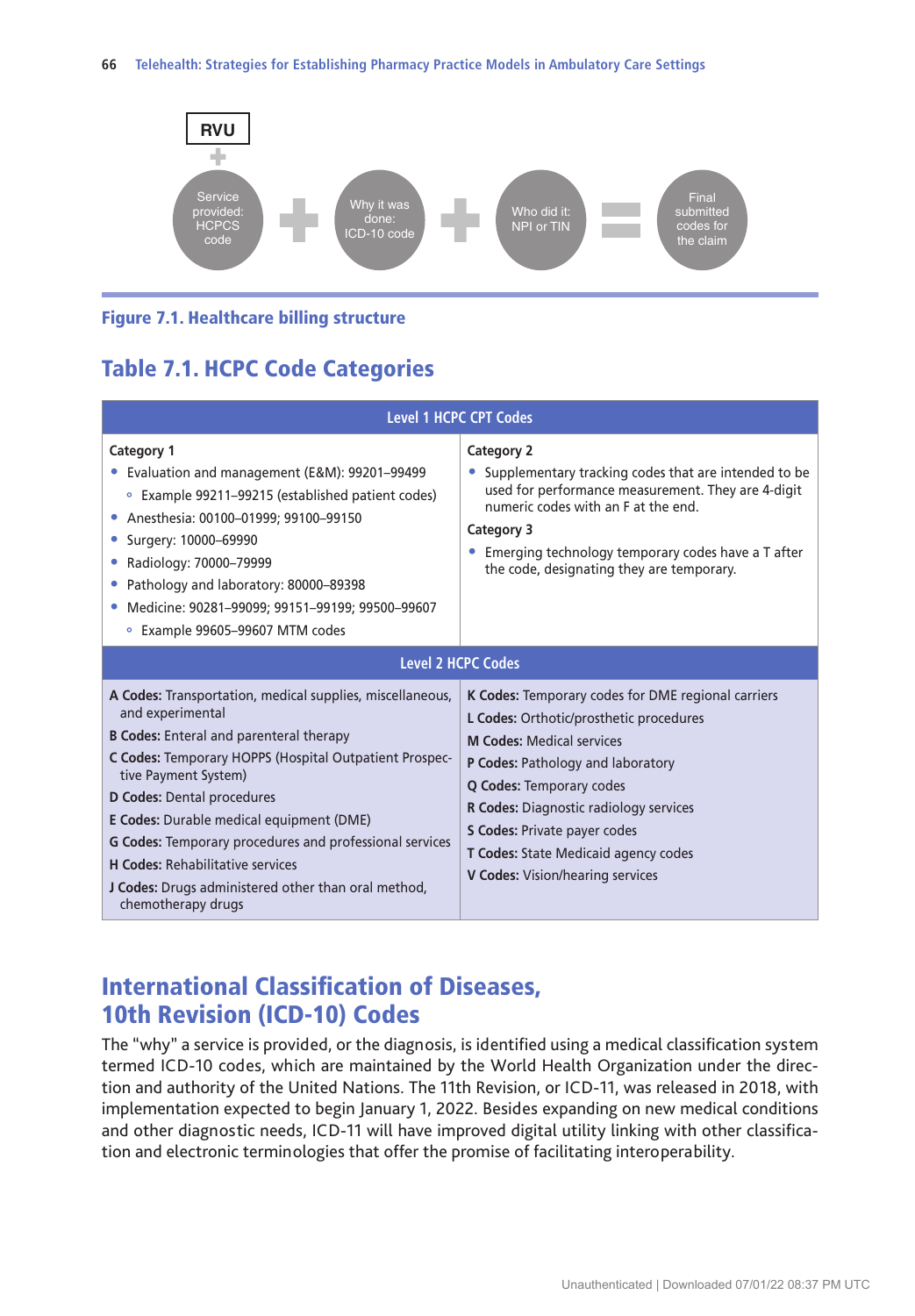#### National Provider Identifier (NPI) / Tax Identification Number (TIN)

The provider of a billable service is designated by the NPI number, a 10-digit identification number that all U.S. healthcare providers (pharmacists included) and healthcare organizations can obtain. Administered by CMS, the NPI was created as part of the Health Insurance Portability and Accountability Act of 1996 (HIPAA) for use in electronic transactions of HIPAA information. Healthcare organizations have the option to bill under their TIN. In this situation, the organization must alert CMS to the NPI numbers associated with the submitted billing occurring under their TIN.

#### Resource-Based Relative Value Scale

The Resource-Based Relative Value Scale (RBRVS) is a payment modifier system created to level the payment due to variation in provider resources and skills associated with CPT billing codes. The practice variations that RBRVS addresses are associated with costs of maintaining a practice (e.g., urban versus rural); level of physician technical skill, required judgment, and stress (e.g., an established patient visit for a neurosurgeon managing a brain tumor vs. a family practitioner managing a common cold); and differences in medical liability costs. Relative value units (RVUs) are added to CPT codes based on a mathematically calculated conversion factor, which is adjusted based on geographic location using the geographic practice cost indexes (GPCI; also referred to as "gypsies"). Because of the geographic adjustments, the reimbursement of any single code will vary across the country. An AMA committee meets several times a year to make RVU value recommendations that CMS reviews and adopts.

#### Use of Modifiers

Billing modifiers are usually required when delivering telehealth services, most often when using codes that would be utilized during face-to-face encounters. Billing modifiers provide additional information about the service and may be used to help describe why multiple codes are being billed (i.e., using modifier 25 when conducting an Annual Wellness Visit [AWV] the same day a physician sees the patient for a problem-focused visit) or some other nuance to the service provided, such as modality. Similarly, it must be understood whether regulations require each code and/or service to utilize both audio/video technologies or whether other modalities are allowed.

#### Universal Billing Forms

Billing forms developed by CMS are utilized as the universal forms for submitting bills to Medicare and most other payers of healthcare services. For services reimbursed under Medicare Part A, the paper CMS-1450 form, also called the Universal Billing or UB04 form, is used; the electronic version is called 837I. For services paid under Medicare Part B, the paper CMS-1500 form is the standard form and the 837P form is used for electronic submissions. Instructions for completing the forms may be found on the CMS website.

#### GENERAL BILLING RULES

To prevent fraud and abuse, CMS has established rules to govern Medicare billing. CMS states that billing charges should be usual, customary, and reasonable; meaning that charges should be the same or similar to other like providers delivering the same medical service within a geographic area. Thus, the charges for your service should be equivalent to what is a typical cost or charge for pharmacists in your area providing the same service. This rule needs to be considered when subcontracting with a provider who will bill your services as incident-to theirs. A second rule is that services